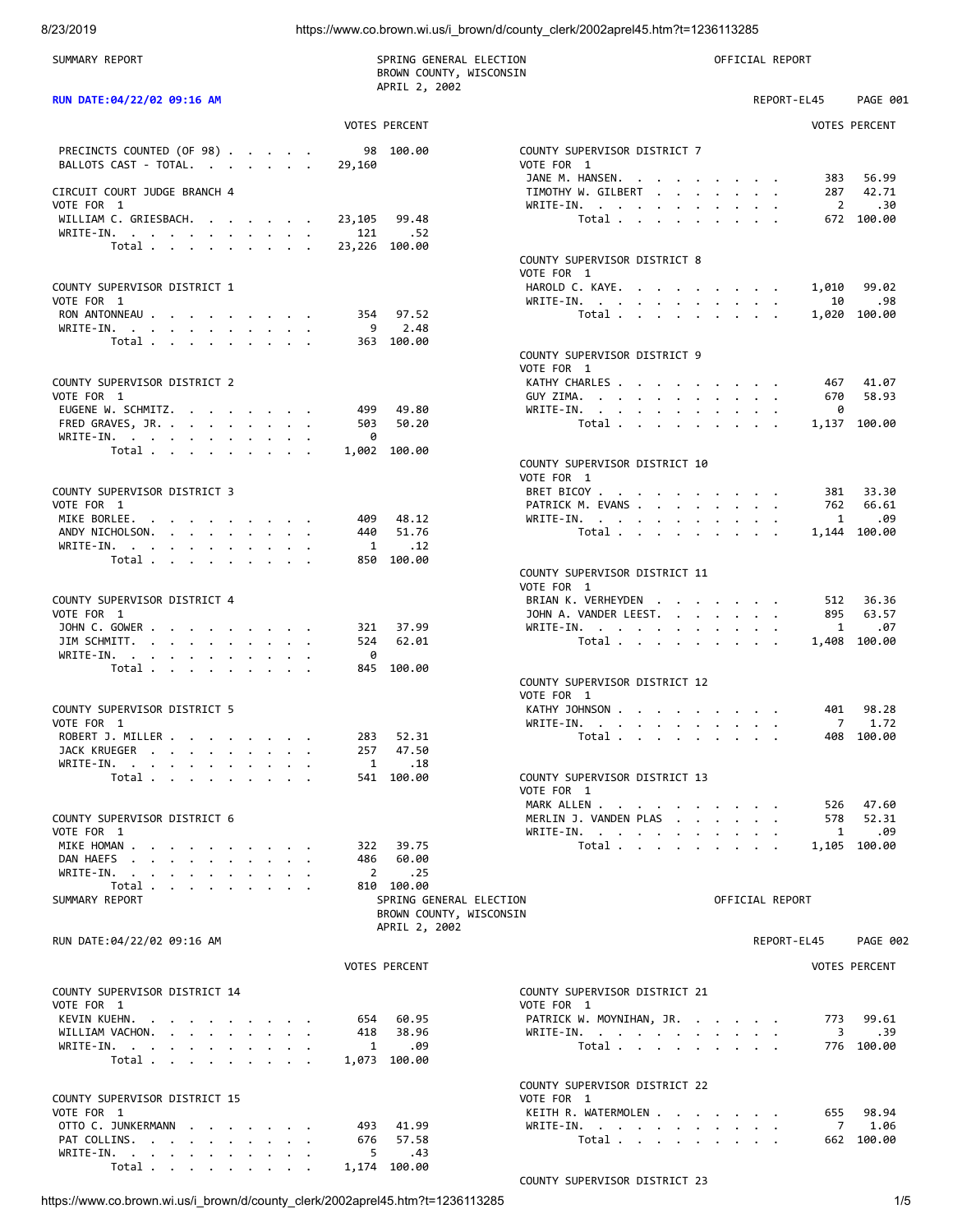8/23/2019 https://www.co.brown.wi.us/i\_brown/d/county\_clerk/2002aprel45.htm?t=1236113285

|                                                                                                             |                      |                         | VOTE FOR 1                                                                                                                                                                                                                                                  |                                                             |                 |             |                      |
|-------------------------------------------------------------------------------------------------------------|----------------------|-------------------------|-------------------------------------------------------------------------------------------------------------------------------------------------------------------------------------------------------------------------------------------------------------|-------------------------------------------------------------|-----------------|-------------|----------------------|
| COUNTY SUPERVISOR DISTRICT 16                                                                               |                      |                         | RICHARD SCHADEWALD                                                                                                                                                                                                                                          |                                                             |                 | 375         | 50.68                |
| VOTE FOR 1                                                                                                  |                      |                         | MARK ANTHONY COLLIER.<br>$\mathbf{r}$ , $\mathbf{r}$ , $\mathbf{r}$                                                                                                                                                                                         |                                                             |                 | 356         | 48.11                |
| MARY E. MARQUARDT.                                                                                          | 650                  | 96.15                   | $WRITE-IN.$                                                                                                                                                                                                                                                 |                                                             |                 | 9           | 1.22                 |
| WRITE-IN.                                                                                                   | 26                   | 3.85                    | Total $\cdots$ $\cdots$                                                                                                                                                                                                                                     |                                                             |                 |             | 740 100.00           |
| Total                                                                                                       | 676                  | 100.00                  |                                                                                                                                                                                                                                                             |                                                             |                 |             |                      |
|                                                                                                             |                      |                         | COUNTY SUPERVISOR DISTRICT 24                                                                                                                                                                                                                               |                                                             |                 |             |                      |
| COUNTY SUPERVISOR DISTRICT 17                                                                               |                      |                         | VOTE FOR 1                                                                                                                                                                                                                                                  |                                                             |                 |             |                      |
| VOTE FOR 1                                                                                                  |                      |                         | KENNETH J. SIMONS.                                                                                                                                                                                                                                          |                                                             |                 | 936         | 52.76                |
| WILLIAM M. WANAMAKER.                                                                                       | 616                  | 47.13                   | JERRY M. VOKRACKA.                                                                                                                                                                                                                                          |                                                             |                 | 835         | 47.07                |
| ALICE J. DAUL                                                                                               | 689                  | 52.72                   | $WRITE-IN.$                                                                                                                                                                                                                                                 |                                                             |                 | 3           | .17                  |
| WRITE-IN.                                                                                                   | 2                    | .15                     | Total $\cdots$ $\cdots$ $\cdots$                                                                                                                                                                                                                            |                                                             |                 |             | 1,774 100.00         |
| Total                                                                                                       |                      | 1,307 100.00            |                                                                                                                                                                                                                                                             |                                                             |                 |             |                      |
|                                                                                                             |                      |                         |                                                                                                                                                                                                                                                             |                                                             |                 |             |                      |
|                                                                                                             |                      |                         | COUNTY SUPERVISOR DISTRICT 25                                                                                                                                                                                                                               |                                                             |                 |             |                      |
| COUNTY SUPERVISOR DISTRICT 18                                                                               |                      |                         | VOTE FOR 1                                                                                                                                                                                                                                                  |                                                             |                 |             |                      |
| VOTE FOR 1                                                                                                  |                      |                         | THOMAS LUND.                                                                                                                                                                                                                                                |                                                             |                 | 292         | 59.71                |
| JOE VAN DEURZEN<br>$\mathbf{a}$ and $\mathbf{a}$ are all $\mathbf{a}$ and $\mathbf{a}$ are all $\mathbf{a}$ | 1,691                | 60.44                   | KATHERINE E. WILLIQUETTE                                                                                                                                                                                                                                    |                                                             |                 | 196         | 40.08                |
| PAT SCHILLINGER                                                                                             | 1,105                | 39.49                   | WRITE-IN.                                                                                                                                                                                                                                                   |                                                             |                 | 1           | .20                  |
| WRITE-IN.                                                                                                   | 2                    | .07                     | Total                                                                                                                                                                                                                                                       |                                                             |                 |             | 489 100.00           |
| Total                                                                                                       |                      | 2,798 100.00            |                                                                                                                                                                                                                                                             |                                                             |                 |             |                      |
|                                                                                                             |                      |                         |                                                                                                                                                                                                                                                             |                                                             |                 |             |                      |
|                                                                                                             |                      |                         | COUNTY SUPERVISOR DISTRICT 26                                                                                                                                                                                                                               |                                                             |                 |             |                      |
| COUNTY SUPERVISOR DISTRICT 19                                                                               |                      |                         | VOTE FOR 1                                                                                                                                                                                                                                                  |                                                             |                 |             |                      |
| VOTE FOR 1                                                                                                  |                      |                         | STEVEN R. FEWELL                                                                                                                                                                                                                                            |                                                             |                 | 739         | 59.84                |
| ROY COENEN                                                                                                  | 566                  | 25.87                   | RONALD KRYGER                                                                                                                                                                                                                                               |                                                             |                 | 493         | 39.92                |
| MIKE FLECK                                                                                                  | 1,617                | 73.90                   | WRITE-IN.                                                                                                                                                                                                                                                   |                                                             |                 | 3           | .24                  |
| WRITE-IN.                                                                                                   | 5                    | .23                     | Total                                                                                                                                                                                                                                                       |                                                             |                 |             | 1,235 100.00         |
| Total                                                                                                       |                      | 2,188 100.00            |                                                                                                                                                                                                                                                             |                                                             |                 |             |                      |
|                                                                                                             |                      |                         |                                                                                                                                                                                                                                                             |                                                             |                 |             |                      |
|                                                                                                             |                      |                         | BELLEVUE TOWN BOARD SUPERVISOR                                                                                                                                                                                                                              |                                                             |                 |             |                      |
| COUNTY SUPERVISOR DISTRICT 20                                                                               |                      |                         | VOTE FOR 2                                                                                                                                                                                                                                                  |                                                             |                 |             |                      |
| VOTE FOR 1                                                                                                  |                      |                         | CHUCK WOLTER                                                                                                                                                                                                                                                |                                                             |                 | 474         | 24.12                |
| BILL CLANCY.                                                                                                | 832                  | 98.00                   | KEVIN BRENNAN                                                                                                                                                                                                                                               | $\bullet$ .<br><br><br><br><br><br><br><br><br><br><br><br> |                 | 647         | 32.93                |
| WRITE-IN.                                                                                                   | 17                   | 2.00                    | JILL BIELINSKI.<br>$\cdots$                                                                                                                                                                                                                                 |                                                             |                 | 584         | 29.72                |
| Total                                                                                                       | 849                  | 100.00                  | RAINER MOJE.                                                                                                                                                                                                                                                |                                                             |                 | 259         | 13.18                |
|                                                                                                             |                      |                         | $WRITE-IN.$                                                                                                                                                                                                                                                 |                                                             |                 | 1           | .05                  |
|                                                                                                             |                      |                         | WRITE-IN.                                                                                                                                                                                                                                                   |                                                             |                 | 0           |                      |
|                                                                                                             |                      |                         | Total                                                                                                                                                                                                                                                       |                                                             |                 |             | 1,965 100.00         |
| SUMMARY REPORT                                                                                              |                      | SPRING GENERAL ELECTION |                                                                                                                                                                                                                                                             |                                                             | OFFICIAL REPORT |             |                      |
|                                                                                                             |                      |                         |                                                                                                                                                                                                                                                             |                                                             |                 |             |                      |
|                                                                                                             |                      | BROWN COUNTY, WISCONSIN |                                                                                                                                                                                                                                                             |                                                             |                 |             |                      |
|                                                                                                             |                      | APRIL 2, 2002           |                                                                                                                                                                                                                                                             |                                                             |                 |             |                      |
| RUN DATE:04/22/02 09:16 AM                                                                                  |                      |                         |                                                                                                                                                                                                                                                             |                                                             |                 | REPORT-EL45 | <b>PAGE 003</b>      |
|                                                                                                             |                      |                         |                                                                                                                                                                                                                                                             |                                                             |                 |             |                      |
|                                                                                                             | <b>VOTES PERCENT</b> |                         |                                                                                                                                                                                                                                                             |                                                             |                 |             | <b>VOTES PERCENT</b> |
|                                                                                                             |                      |                         |                                                                                                                                                                                                                                                             |                                                             |                 |             |                      |
| MULTI-JURISDICTIONAL JUDGE HOBART/LAWRENCE                                                                  |                      |                         | SCOTT BAYSHORE SANITARY DISTRICT COMMISSIONER                                                                                                                                                                                                               |                                                             |                 |             |                      |
| VOTE FOR 1                                                                                                  | 949                  |                         | VOTE FOR 3                                                                                                                                                                                                                                                  |                                                             |                 | 66          |                      |
| BRUCE DEADMAN                                                                                               | 10                   | 98.96                   | SCOTT R. THOMPSON.<br>in the contract of the contract of the contract of the contract of the contract of the contract of the contract of the contract of the contract of the contract of the contract of the contract of the contract of the contrac        |                                                             |                 |             | 25.68                |
| WRITE-IN.                                                                                                   |                      | 1.04                    | STEPHEN PETER WIRTZ                                                                                                                                                                                                                                         |                                                             |                 | 72<br>54    | 28.02                |
| Total $\cdots$ $\cdots$ $\cdots$                                                                            |                      | 959 100.00              | THOMAS SMITH                                                                                                                                                                                                                                                |                                                             |                 |             | 21.01                |
|                                                                                                             |                      |                         | DON J. DART.<br>$\mathbf{r}$ . The set of $\mathbf{r}$                                                                                                                                                                                                      |                                                             |                 | 65<br>0     | 25.29                |
| MULTI-JURISDICTIONAL JUDGE DE PERE/LEDGEVIEW                                                                |                      |                         | WRITE-IN.<br>WRITE-IN.<br>$\mathbf{r}$ . The set of the set of the set of the set of the set of the set of the set of the set of the set of the set of the set of the set of the set of the set of the set of the set of the set of the set of the set of t |                                                             |                 | 0           |                      |
|                                                                                                             |                      |                         | WRITE-IN.                                                                                                                                                                                                                                                   |                                                             |                 |             |                      |
| VOTE FOR 1<br>DAVID J. MATYAS                                                                               | 5,013                | 99.58                   | the contract of the contract of the contract of                                                                                                                                                                                                             |                                                             |                 | 0<br>257    | 100.00               |
| WRITE-IN.                                                                                                   | 21                   | .42                     | Total $\cdots$ $\cdots$ $\cdots$                                                                                                                                                                                                                            |                                                             |                 |             |                      |
| Total                                                                                                       | 5,034 100.00         |                         |                                                                                                                                                                                                                                                             |                                                             |                 |             |                      |
|                                                                                                             |                      |                         | SUAMICO TOWN SUPERVISOR                                                                                                                                                                                                                                     |                                                             |                 |             |                      |
|                                                                                                             |                      |                         | VOTE FOR 2                                                                                                                                                                                                                                                  |                                                             |                 |             |                      |
| HOBART TOWN SUPERVISOR                                                                                      |                      |                         | ROB ZASTROW.<br>the contract of the contract of the contract of                                                                                                                                                                                             |                                                             |                 | 323         | 49.39                |
| VOTE FOR 2                                                                                                  |                      |                         | CARL FRISQUE                                                                                                                                                                                                                                                |                                                             |                 | 326         | 49.85                |
| RAY WRIGHT                                                                                                  | 618                  | 47.39                   | WRITE-IN.                                                                                                                                                                                                                                                   |                                                             |                 | 5           | .76                  |
| ROGER BOETTCHER                                                                                             | 671                  | 51.46                   | WRITE-IN.                                                                                                                                                                                                                                                   |                                                             |                 | 0           |                      |
| WRITE-IN.                                                                                                   | 9                    | .69                     | Total                                                                                                                                                                                                                                                       |                                                             |                 | 654         | 100.00               |
| WRITE-IN.                                                                                                   | 6                    | .46                     |                                                                                                                                                                                                                                                             |                                                             |                 |             |                      |
| Total $\cdots$ $\cdots$ $\cdots$                                                                            | 1,304 100.00         |                         |                                                                                                                                                                                                                                                             |                                                             |                 |             |                      |
|                                                                                                             |                      |                         | ALLOUEZ VILLAGE PRESIDENT                                                                                                                                                                                                                                   |                                                             |                 |             |                      |
|                                                                                                             |                      |                         | VOTE FOR 1                                                                                                                                                                                                                                                  |                                                             |                 |             |                      |
| LAWRENCE TOWN SUPERVISOR                                                                                    |                      |                         | GENE NORMAN.                                                                                                                                                                                                                                                |                                                             |                 | 534         | 25.19                |
| VOTE FOR 2                                                                                                  |                      |                         | CAMERON S. MC CAIN                                                                                                                                                                                                                                          |                                                             |                 | 1,582       | 74.62                |
| RANDY J. TREML.                                                                                             | 192                  | 52.03                   | WRITE-IN.<br>the contract of the contract of the contract of the contract of the contract of the contract of the contract of                                                                                                                                |                                                             |                 | 4           | .19                  |
| RANDALL J. VANDENACK.                                                                                       | 176                  | 47.70                   | Total                                                                                                                                                                                                                                                       |                                                             |                 | 2,120       | 100.00               |
| WRITE-IN.                                                                                                   | $\mathbf{1}$         | .27                     |                                                                                                                                                                                                                                                             |                                                             |                 |             |                      |
| WRITE-IN.                                                                                                   | 0                    |                         |                                                                                                                                                                                                                                                             |                                                             |                 |             |                      |
| Total                                                                                                       |                      | 369 100.00              | ALLOUEZ VILLAGE TRUSTEE                                                                                                                                                                                                                                     |                                                             |                 |             |                      |
|                                                                                                             |                      |                         | VOTE FOR 3                                                                                                                                                                                                                                                  |                                                             |                 |             |                      |
|                                                                                                             |                      |                         | OTTO C. JUNKERMANN                                                                                                                                                                                                                                          |                                                             |                 | 1,075       | 18.69                |
| LEDGEVIEW TOWN SUPERVISOR                                                                                   |                      |                         | BOB RUGGLES.                                                                                                                                                                                                                                                |                                                             |                 | 475         | 8.26                 |
| VOTE FOR 2                                                                                                  |                      |                         | PAUL ZELLER.                                                                                                                                                                                                                                                |                                                             |                 | 1,508       | 26.22                |
| VINCE CISLER                                                                                                | 316                  | 49.92                   | PATRICIA O'NEILL                                                                                                                                                                                                                                            |                                                             |                 | 1,386       | 24.10                |
| DICK VAN DYCK                                                                                               | 310                  | 48.97                   | DAVID HOSLET                                                                                                                                                                                                                                                |                                                             |                 | 1,298       | 22.57                |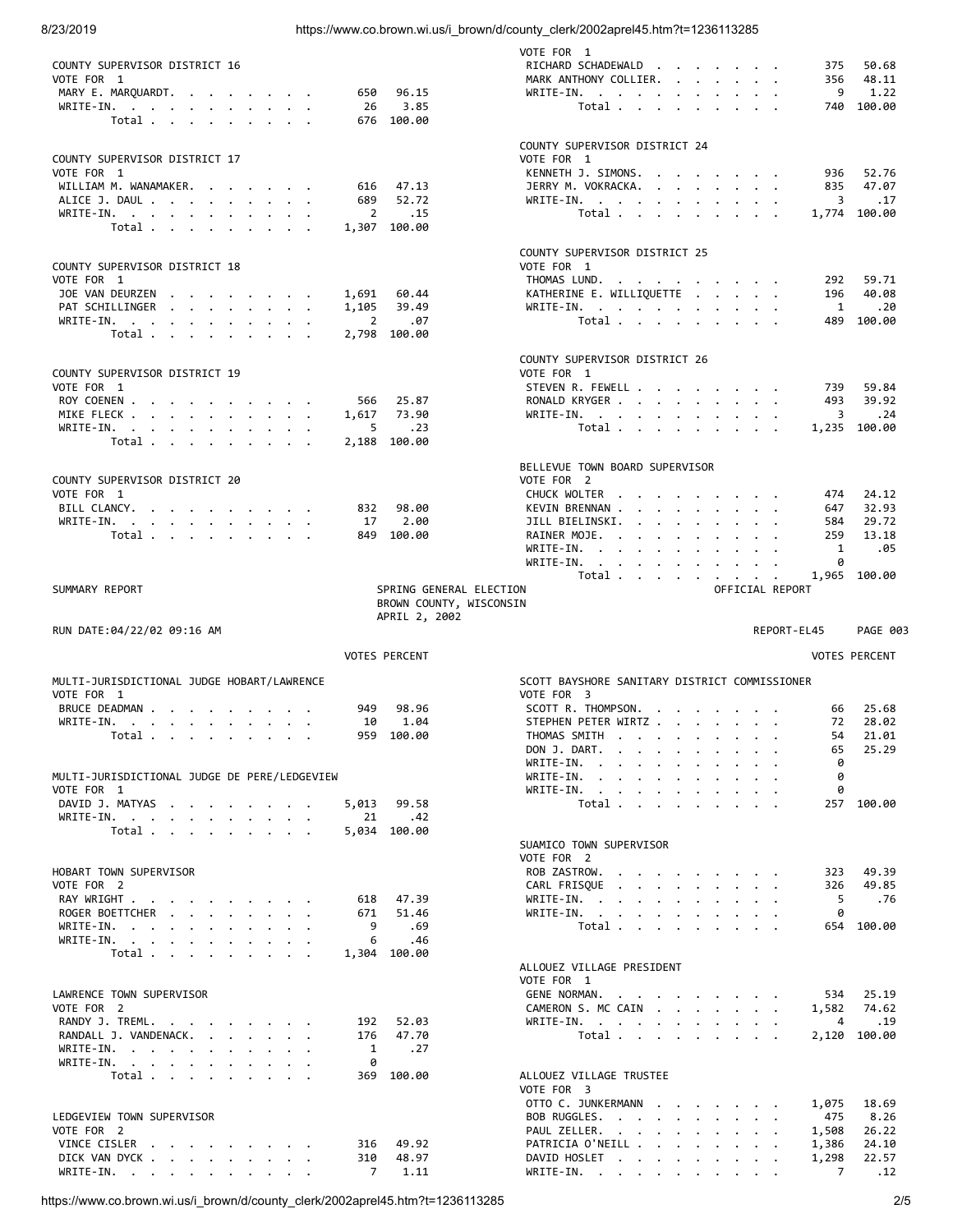| 8/23/2019                                                                                                                                                                                                                                          |                              | https://www.co.brown.wi.us/i_brown/d/county_clerk/2002aprel45.htm?t=1236113285                                                                                                                                                                                                              |
|----------------------------------------------------------------------------------------------------------------------------------------------------------------------------------------------------------------------------------------------------|------------------------------|---------------------------------------------------------------------------------------------------------------------------------------------------------------------------------------------------------------------------------------------------------------------------------------------|
| WRITE-IN.<br>the contract of the contract of the contract of the contract of the contract of the contract of the contract of                                                                                                                       | 0                            | .02<br>WRITE-IN.<br>1                                                                                                                                                                                                                                                                       |
| Total $\cdots$ $\cdots$ $\cdots$                                                                                                                                                                                                                   | 633 100.00                   | WRITE-IN.<br>1<br>.02<br>the contract of the contract of the contract of the contract of the contract of the contract of the contract of                                                                                                                                                    |
|                                                                                                                                                                                                                                                    |                              | 5,751 100.00<br>Total $\cdots$ $\cdots$ $\cdots$                                                                                                                                                                                                                                            |
|                                                                                                                                                                                                                                                    |                              |                                                                                                                                                                                                                                                                                             |
| SCOTT TOWN SUPERVISOR                                                                                                                                                                                                                              |                              |                                                                                                                                                                                                                                                                                             |
| VOTE FOR 2                                                                                                                                                                                                                                         |                              | ASHWAUBENON VILLAGE TRUSTEE WARDS 1-2                                                                                                                                                                                                                                                       |
| JASON F. HORKMAN                                                                                                                                                                                                                                   | 44.04<br>355                 | VOTE FOR 1                                                                                                                                                                                                                                                                                  |
| COLLEEN HARRIS.<br>ALANG.GRIFFIN.                                                                                                                                                                                                                  | 32.51<br>262<br>188<br>23.33 | NUBS DE CLEENE.<br>174<br>98.86<br>WRITE-IN.<br>2<br>1.14<br>and the contract of the contract of the contract of the contract of the contract of the contract of the contract of the contract of the contract of the contract of the contract of the contract of the contract of the contra |
| WRITE-IN.                                                                                                                                                                                                                                          | .12<br>1                     | Total<br>100.00<br>176                                                                                                                                                                                                                                                                      |
| WRITE-IN.                                                                                                                                                                                                                                          | 0                            |                                                                                                                                                                                                                                                                                             |
| Total                                                                                                                                                                                                                                              | 806 100.00                   |                                                                                                                                                                                                                                                                                             |
|                                                                                                                                                                                                                                                    |                              | ASHWAUBENON VILLAGE TRUSTEE WARDS 3-4                                                                                                                                                                                                                                                       |
|                                                                                                                                                                                                                                                    |                              | VOTE FOR 1                                                                                                                                                                                                                                                                                  |
|                                                                                                                                                                                                                                                    |                              | JEROME VAN SISTINE<br>50.23<br>217                                                                                                                                                                                                                                                          |
|                                                                                                                                                                                                                                                    |                              | 212<br>49.07<br>MER MEYER                                                                                                                                                                                                                                                                   |
|                                                                                                                                                                                                                                                    |                              | WRITE-IN.<br>3<br>.69<br>the contract of the contract of the contract of                                                                                                                                                                                                                    |
|                                                                                                                                                                                                                                                    |                              | Total<br>432<br>100.00                                                                                                                                                                                                                                                                      |
| SUMMARY REPORT                                                                                                                                                                                                                                     | SPRING GENERAL ELECTION      | OFFICIAL REPORT                                                                                                                                                                                                                                                                             |
|                                                                                                                                                                                                                                                    | BROWN COUNTY, WISCONSIN      |                                                                                                                                                                                                                                                                                             |
|                                                                                                                                                                                                                                                    | APRIL 2, 2002                |                                                                                                                                                                                                                                                                                             |
| RUN DATE:04/22/02 09:16 AM                                                                                                                                                                                                                         |                              | REPORT-EL45<br><b>PAGE 004</b>                                                                                                                                                                                                                                                              |
|                                                                                                                                                                                                                                                    | <b>VOTES PERCENT</b>         | <b>VOTES PERCENT</b>                                                                                                                                                                                                                                                                        |
|                                                                                                                                                                                                                                                    |                              |                                                                                                                                                                                                                                                                                             |
| ASHWAUBENON VILLAGE TRUSTEE WARDS 5-6                                                                                                                                                                                                              |                              | PULASKI VILLAGE TRUSTEE                                                                                                                                                                                                                                                                     |
| VOTE FOR 1                                                                                                                                                                                                                                         |                              | VOTE FOR 3                                                                                                                                                                                                                                                                                  |
| GERALD A. MENNE                                                                                                                                                                                                                                    | 98.15<br>266                 | CRAIG KLATT.<br>20.67<br>327<br>$\mathbf{r}$ . The set of the set of the set of the set of the set of the set of the set of the set of the set of the set of the set of the set of the set of the set of the set of the set of the set of the set of the set of t                           |
| WRITE-IN.                                                                                                                                                                                                                                          | 5<br>1.85                    | ROBERT VAN LANNEN.<br>228<br>14.41                                                                                                                                                                                                                                                          |
| Total                                                                                                                                                                                                                                              | 271 100.00                   | DIANE M. HEINLY<br>25.66<br>406                                                                                                                                                                                                                                                             |
|                                                                                                                                                                                                                                                    |                              | LINDA (GAUTHIER) SMANEY.<br>12.83<br>203                                                                                                                                                                                                                                                    |
|                                                                                                                                                                                                                                                    |                              | DOROTHY KUROWSKI COLE<br>94<br>5.94<br>$\mathbf{r}$ . The set of the set of the set of the set of the set of the set of the set of the set of the set of the set of the set of the set of the set of the set of the set of the set of the set of the set of the set of t                    |
| DENMARK VILLAGE TRUSTEE                                                                                                                                                                                                                            |                              | 20.42<br>KEITH J. CHAMBERS.<br>323                                                                                                                                                                                                                                                          |
| VOTE FOR 3                                                                                                                                                                                                                                         |                              | 1<br>.06<br>WRITE-IN.                                                                                                                                                                                                                                                                       |
| ROGER D. STEIN.<br>NEIL CONDON.                                                                                                                                                                                                                    | 25.41<br>184<br>18.09        | 0<br>$WRITE-IN.$<br>WRITE-IN.<br>0                                                                                                                                                                                                                                                          |
| the contract of the contract of the contract of the contract of the contract of the contract of the contract of<br>DAVID KRALL.<br>the contract of the contract of the contract of the contract of the contract of the contract of the contract of | 131<br>191<br>26.38          | the contract of the contract of the contract of the contract of the contract of the contract of the contract of<br>1,582 100.00<br>Total                                                                                                                                                    |
| CYNTHIA THOMPSON                                                                                                                                                                                                                                   | 29.56<br>214                 |                                                                                                                                                                                                                                                                                             |
| WRITE-IN.                                                                                                                                                                                                                                          | 4<br>.55                     |                                                                                                                                                                                                                                                                                             |
| WRITE-IN.                                                                                                                                                                                                                                          | 0                            | WRIGHTSTOWN VILLAGE TRUSTEE                                                                                                                                                                                                                                                                 |
| WRITE-IN.                                                                                                                                                                                                                                          | 0                            | VOTE FOR 3                                                                                                                                                                                                                                                                                  |
| Total                                                                                                                                                                                                                                              | 100.00<br>724                | TRACI A. LEFFNER<br>21.21<br>137                                                                                                                                                                                                                                                            |
|                                                                                                                                                                                                                                                    |                              | 24.46<br>GARY BRANDT.<br>158                                                                                                                                                                                                                                                                |
|                                                                                                                                                                                                                                                    |                              | 30.19<br>LOWELL E. KUSSOW<br>195                                                                                                                                                                                                                                                            |
| HOWARD VILLAGE TRUSTEE WARDS 5-6                                                                                                                                                                                                                   |                              | JOHN MC MILLION<br>22.29<br>144<br>$\mathbf{a}$ and $\mathbf{a}$ and $\mathbf{a}$ and $\mathbf{a}$ and $\mathbf{a}$                                                                                                                                                                         |
| VOTE FOR 1                                                                                                                                                                                                                                         |                              | 11<br>1.70<br>$WRITE-IN.$<br>$\bullet$                                                                                                                                                                                                                                                      |
| ROGER C. SACHS.                                                                                                                                                                                                                                    | 96.51<br>83                  | WRITE-IN.<br>0<br>the contract of the contract of the                                                                                                                                                                                                                                       |
| WRITE-IN.                                                                                                                                                                                                                                          | 3<br>3.49                    | WRITE-IN.<br>1<br>.15<br>and the contract of the contract of the contract of the contract of the contract of the contract of the contract of the contract of the contract of the contract of the contract of the contract of the contract of the contra                                     |
| Total                                                                                                                                                                                                                                              | 86 100.00                    | Total $\cdots$ $\cdots$ $\cdots$<br>100.00<br>646                                                                                                                                                                                                                                           |
|                                                                                                                                                                                                                                                    |                              |                                                                                                                                                                                                                                                                                             |
| HOWARD VILLAGE TRUSTEE WARDS 7-8<br>VOTE FOR 1                                                                                                                                                                                                     |                              | WRIGHTSTOWN MUNICIPAL JUDGE<br>VOTE FOR 1                                                                                                                                                                                                                                                   |
| GEORGE SPEAKER.                                                                                                                                                                                                                                    | 241<br>64.78                 | JOHN L. DE WANE<br>99.53<br>214                                                                                                                                                                                                                                                             |
| BILL PERRON.<br>and the contract of the contract of the contract of the contract of the contract of the contract of the contract of the contract of the contract of the contract of the contract of the contract of the contract of the contra     | 131<br>35.22                 | $\mathbf{1}$<br>WRITE-IN.<br>.47                                                                                                                                                                                                                                                            |
| WRITE-IN.                                                                                                                                                                                                                                          | 0                            | Total<br>215 100.00                                                                                                                                                                                                                                                                         |
| Total                                                                                                                                                                                                                                              | 372 100.00                   |                                                                                                                                                                                                                                                                                             |
|                                                                                                                                                                                                                                                    |                              |                                                                                                                                                                                                                                                                                             |
|                                                                                                                                                                                                                                                    |                              | DE PERE CITY MAYOR                                                                                                                                                                                                                                                                          |
| HOWARD VILLAGE TRUSTEE WARDS 9-10                                                                                                                                                                                                                  |                              | VOTE FOR 1                                                                                                                                                                                                                                                                                  |
| VOTE FOR 1                                                                                                                                                                                                                                         |                              | RITA COENEN.<br>1,035<br>17.51                                                                                                                                                                                                                                                              |
| TOM HANSEN                                                                                                                                                                                                                                         | 175<br>55.38                 | 82.22<br>MICHAEL J. WALSH<br>4,861                                                                                                                                                                                                                                                          |
| JAMES LEMORANDE                                                                                                                                                                                                                                    | 49<br>15.51                  | .27<br>WRITE-IN. $\cdot$ , $\cdot$ , $\cdot$ , $\cdot$ , $\cdot$ , $\cdot$<br>16                                                                                                                                                                                                            |
| WRITE-IN.                                                                                                                                                                                                                                          | 0<br>92<br>29.11             | Total<br>5,912 100.00                                                                                                                                                                                                                                                                       |
| CARLENE FELMER (R/W).                                                                                                                                                                                                                              | 316 100.00                   |                                                                                                                                                                                                                                                                                             |
| Total                                                                                                                                                                                                                                              |                              | DE PERE ALDERPERSON ALDERMANIC DISTRICT 1                                                                                                                                                                                                                                                   |
|                                                                                                                                                                                                                                                    |                              | VOTE FOR 1                                                                                                                                                                                                                                                                                  |
| HOWARD VILLAGE TRUSTEE WARDS 11-12                                                                                                                                                                                                                 |                              | DONALD E. THYES<br>59.04<br>888                                                                                                                                                                                                                                                             |
| VOTE FOR 1                                                                                                                                                                                                                                         |                              | THEODORE J. PENN<br>612<br>40.69                                                                                                                                                                                                                                                            |
| KELLY CROUCH                                                                                                                                                                                                                                       | 109<br>47.60                 | WRITE-IN.<br>4<br>.27                                                                                                                                                                                                                                                                       |
| ELLERY E. GULBRAND                                                                                                                                                                                                                                 | 52.40<br>120                 | Total<br>1,504 100.00                                                                                                                                                                                                                                                                       |
| WRITE-IN.                                                                                                                                                                                                                                          | 0                            |                                                                                                                                                                                                                                                                                             |
| Total                                                                                                                                                                                                                                              | 229<br>100.00                |                                                                                                                                                                                                                                                                                             |
|                                                                                                                                                                                                                                                    |                              | DE PERE ALDERPERSON ALDERMANIC DISTRICT 2                                                                                                                                                                                                                                                   |
|                                                                                                                                                                                                                                                    |                              | VOTE FOR 1                                                                                                                                                                                                                                                                                  |
|                                                                                                                                                                                                                                                    |                              | ROY COENEN<br>22.44<br>351                                                                                                                                                                                                                                                                  |
|                                                                                                                                                                                                                                                    |                              | JEROME DAANEN<br>77.24<br>1,208                                                                                                                                                                                                                                                             |
|                                                                                                                                                                                                                                                    |                              | WRITE-IN.<br>5<br>.32<br>the contract of the contract of the contract of                                                                                                                                                                                                                    |
|                                                                                                                                                                                                                                                    |                              | Total<br>1,564 100.00                                                                                                                                                                                                                                                                       |
| SUMMARY REPORT                                                                                                                                                                                                                                     | SPRING GENERAL ELECTION      | OFFICIAL REPORT                                                                                                                                                                                                                                                                             |
|                                                                                                                                                                                                                                                    | BROWN COUNTY, WISCONSIN      |                                                                                                                                                                                                                                                                                             |
|                                                                                                                                                                                                                                                    | APRIL 2, 2002                |                                                                                                                                                                                                                                                                                             |

RUN DATE:04/22/02 09:16 AM REPORT-EL45 PAGE 005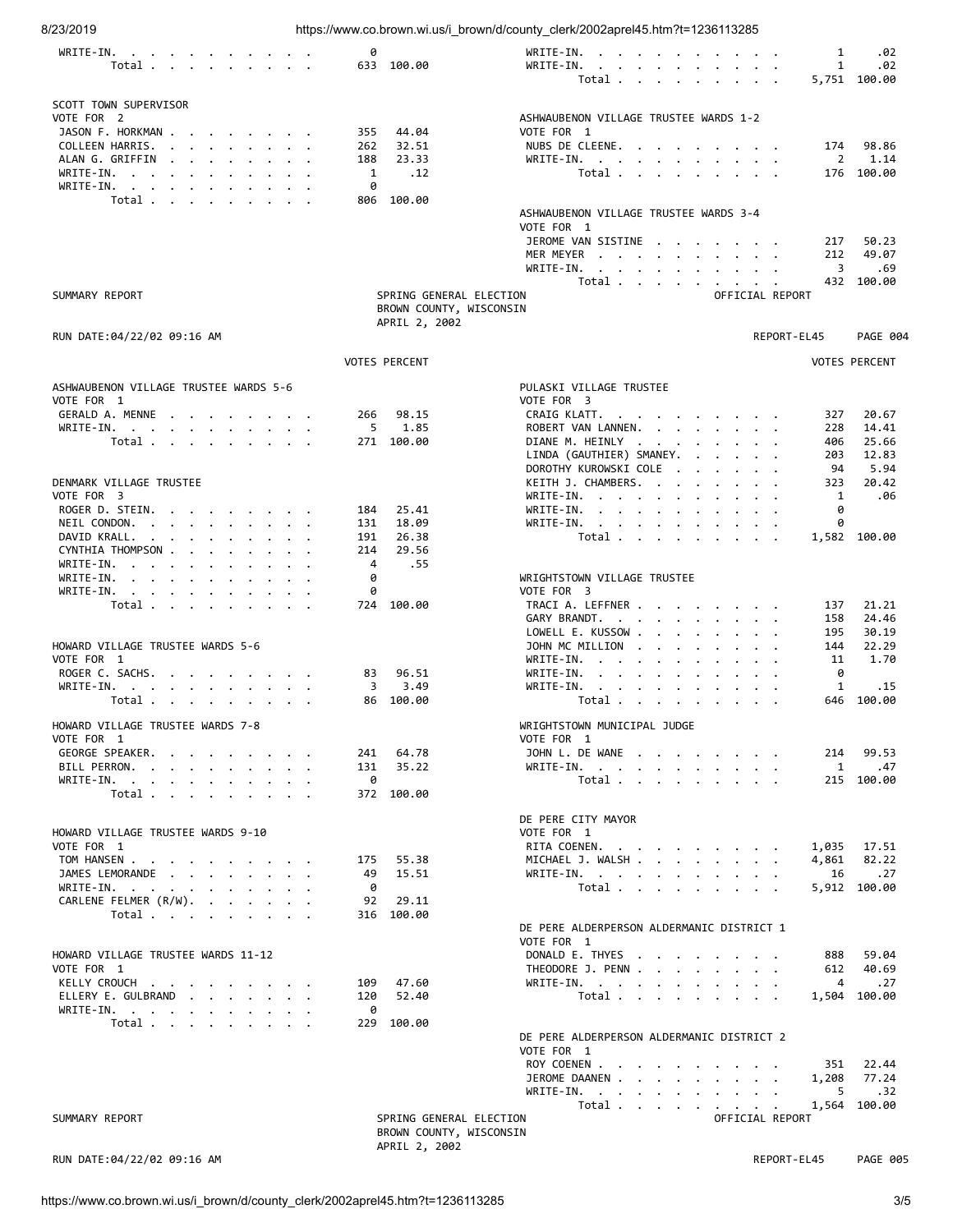## 8/23/2019 https://www.co.brown.wi.us/i\_brown/d/county\_clerk/2002aprel45.htm?t=1236113285

|                                                                                                         | <b>VOTES PERCENT</b>    |                                                                                                                                                                                                                                                    |                 |        | <b>VOTES PERCENT</b> |
|---------------------------------------------------------------------------------------------------------|-------------------------|----------------------------------------------------------------------------------------------------------------------------------------------------------------------------------------------------------------------------------------------------|-----------------|--------|----------------------|
| DE PERE ALDERPERSON ALDERMANIC DISTRICT 3                                                               |                         | GREEN BAY CITY ALDERPERSON DISTRICT 6                                                                                                                                                                                                              |                 |        |                      |
| VOTE FOR 1                                                                                              |                         | VOTE FOR 1                                                                                                                                                                                                                                         |                 |        |                      |
| JIM HOOYMAN.<br>1,181                                                                                   | 99.83                   | DAN HAEFS                                                                                                                                                                                                                                          |                 | 486    | 60.00                |
| $2^{\circ}$<br>WRITE-IN.                                                                                | $\ldots$ 17             | MIKE HOMAN                                                                                                                                                                                                                                         |                 | 323    | 39.88                |
| Total                                                                                                   | 1,183 100.00            | WRITE-IN.                                                                                                                                                                                                                                          |                 | 1      | .12                  |
|                                                                                                         |                         | Total                                                                                                                                                                                                                                              |                 |        | 810 100.00           |
|                                                                                                         |                         |                                                                                                                                                                                                                                                    |                 |        |                      |
| DE PERE ALDERPERSON ALDERMANIC DISTRICT 4-ONE YEAR TERM<br>VOTE FOR 1                                   |                         | GREEN BAY CITY ALDERPERSON DISTRICT 7                                                                                                                                                                                                              |                 |        |                      |
| RICHARD A. PETERS.<br>720                                                                               | 99.31                   | VOTE FOR 1                                                                                                                                                                                                                                         |                 |        |                      |
| $5^{\circ}$<br>WRITE-IN.                                                                                | .69                     | TIMOTHY W. GILBERT                                                                                                                                                                                                                                 |                 |        | 322 51.11            |
| Total                                                                                                   | 725 100.00              | LEANNE G. CRAMER                                                                                                                                                                                                                                   |                 | 302    | 47.94                |
|                                                                                                         |                         | WRITE-IN.                                                                                                                                                                                                                                          |                 | 6      | .95                  |
|                                                                                                         |                         | Total $\cdots$ $\cdots$ $\cdots$                                                                                                                                                                                                                   |                 |        | 630 100.00           |
| DE PERE ALDERPERSON ALDERMANIC DISTRICT 4-TW0 YEAR TERM                                                 |                         |                                                                                                                                                                                                                                                    |                 |        |                      |
| VOTE FOR 1                                                                                              |                         |                                                                                                                                                                                                                                                    |                 |        |                      |
| WRITE-IN.                                                                                               | 37 100.00               | GREEN BAY CITY ALDERPERSON DISTRICT 8                                                                                                                                                                                                              |                 |        |                      |
| Total $\cdots$ $\cdots$ $\cdots$                                                                        | 37 100.00               | VOTE FOR 1                                                                                                                                                                                                                                         |                 |        |                      |
|                                                                                                         |                         | ANDREW M. BECKER                                                                                                                                                                                                                                   |                 | 444    | 37.15                |
| GREEN BAY CITY ALDERPERSON DISTRICT 1                                                                   |                         | CHRISTOPHER WERY<br>WRITE-IN.                                                                                                                                                                                                                      |                 | 3      | 748 62.59<br>.25     |
| VOTE FOR 1                                                                                              |                         | Total $\cdots$ $\cdots$ $\cdots$                                                                                                                                                                                                                   |                 |        | 1,195 100.00         |
| RONALD R. ANTONNEAU                                                                                     | 357 97.54               |                                                                                                                                                                                                                                                    |                 |        |                      |
| WRITE-IN.<br>9                                                                                          | 2.46                    |                                                                                                                                                                                                                                                    |                 |        |                      |
| Total $\cdots$ $\cdots$ $\cdots$                                                                        | 366 100.00              | GREEN BAY CITY ALDERPERSON DISTRICT 9                                                                                                                                                                                                              |                 |        |                      |
|                                                                                                         |                         | VOTE FOR 1                                                                                                                                                                                                                                         |                 |        |                      |
|                                                                                                         |                         | GUY ZIMA.                                                                                                                                                                                                                                          |                 | 666    | 58.63                |
| GREEN BAY CITY ALDERPERSON DISTRICT 2                                                                   |                         | KATHY CHARLES                                                                                                                                                                                                                                      |                 | 470    | 41.37                |
| VOTE FOR 1                                                                                              |                         | WRITE-IN.                                                                                                                                                                                                                                          |                 | 0      |                      |
| FRED GRAVES, JR.<br>516                                                                                 | 51.65                   | Total                                                                                                                                                                                                                                              |                 |        | 1,136 100.00         |
| EUGENE W. SCHMITZ.                                                                                      | 482 48.25               |                                                                                                                                                                                                                                                    |                 |        |                      |
| WRITE-IN.<br>$\mathbf{1}$                                                                               | .10                     |                                                                                                                                                                                                                                                    |                 |        |                      |
| Total $\cdots$ $\cdots$ $\cdots$                                                                        | 999 100.00              | GREEN BAY CITY ALDERPERSON DISTRICT 10                                                                                                                                                                                                             |                 |        |                      |
|                                                                                                         |                         | VOTE FOR 1                                                                                                                                                                                                                                         |                 |        | 848 95.71            |
| GREEN BAY CITY ALDERPERSON DISTRICT 3                                                                   |                         | BRET BICOY<br>WRITE-IN.                                                                                                                                                                                                                            |                 | 38     | 4.29                 |
| VOTE FOR 1                                                                                              |                         | Total $\cdots$ $\cdots$ $\cdots$                                                                                                                                                                                                                   |                 |        | 886 100.00           |
| DARLENE K. MARCELLE<br>386                                                                              | 44.83                   |                                                                                                                                                                                                                                                    |                 |        |                      |
| ANDY NICHOLSON.<br>473                                                                                  | 54.94                   |                                                                                                                                                                                                                                                    |                 |        |                      |
| WRITE-IN.<br>$\overline{2}$                                                                             | .23                     | GREEN BAY CITY ALDERPERSON DISTRICT 11                                                                                                                                                                                                             |                 |        |                      |
|                                                                                                         |                         |                                                                                                                                                                                                                                                    |                 |        |                      |
|                                                                                                         | 861 100.00              | VOTE FOR 1                                                                                                                                                                                                                                         |                 |        |                      |
| $\label{eq:total} \text{Total} \quad . \quad . \quad . \quad . \quad . \quad . \quad . \quad . \quad .$ |                         | BRIAN K. VERHEYDEN                                                                                                                                                                                                                                 |                 |        | 508 36.39            |
|                                                                                                         |                         | JOHN A. VANDER LEEST.                                                                                                                                                                                                                              |                 | 887    | 63.54                |
| GREEN BAY CITY ALDERPERSON DISTRICT 4                                                                   |                         | WRITE-IN.                                                                                                                                                                                                                                          |                 | 1      | .07                  |
| VOTE FOR 1                                                                                              |                         | Total                                                                                                                                                                                                                                              |                 |        | 1,396 100.00         |
| ANTHONY R. THEISEN<br>697                                                                               | 98.87                   |                                                                                                                                                                                                                                                    |                 |        |                      |
| WRITE-IN.<br>8                                                                                          | 1.13                    |                                                                                                                                                                                                                                                    |                 |        |                      |
| Total                                                                                                   | 705 100.00              | GREEN BAY CITY ALDERPERSON DISTRICT 12                                                                                                                                                                                                             |                 |        |                      |
|                                                                                                         |                         | VOTE FOR 1                                                                                                                                                                                                                                         |                 |        |                      |
|                                                                                                         |                         | ANGELA VAN LAANEN.                                                                                                                                                                                                                                 |                 |        | 111 25.06            |
| GREEN BAY CITY ALDERPERSON DISTRICT 5                                                                   |                         | KATHY JOHNSON                                                                                                                                                                                                                                      |                 | 331    | 74.72                |
| VOTE FOR 1                                                                                              |                         | WRITE-IN.<br>$\mathbf{a}$ and $\mathbf{a}$ are a set of the set of the set of the set of the set of the set of the set of the set of the set of the set of the set of the set of the set of the set of the set of the set of the set of the set of |                 | 1      | .23                  |
| DAN SENGLAUB<br>149<br>the contract of the contract of the<br>GARY L. KRIESCHER.<br>372                 | 28.44<br>70.99          | Total                                                                                                                                                                                                                                              |                 |        | 443 100.00           |
| 3                                                                                                       | .57                     |                                                                                                                                                                                                                                                    |                 |        |                      |
| WRITE-IN.<br>Total                                                                                      | 524 100.00              |                                                                                                                                                                                                                                                    |                 |        |                      |
| SUMMARY REPORT                                                                                          | SPRING GENERAL ELECTION |                                                                                                                                                                                                                                                    | OFFICIAL REPORT |        |                      |
|                                                                                                         | BROWN COUNTY, WISCONSIN |                                                                                                                                                                                                                                                    |                 |        |                      |
|                                                                                                         | APRIL 2, 2002           |                                                                                                                                                                                                                                                    |                 |        |                      |
| RUN DATE:04/22/02 09:16 AM                                                                              |                         |                                                                                                                                                                                                                                                    | REPORT-EL45     |        | <b>PAGE 006</b>      |
|                                                                                                         |                         |                                                                                                                                                                                                                                                    |                 |        |                      |
|                                                                                                         | <b>VOTES PERCENT</b>    |                                                                                                                                                                                                                                                    |                 |        | <b>VOTES PERCENT</b> |
| GREEN BAY CITY MUNICIPAL JUDGE                                                                          |                         | HOWARD-SUAMICO SCHOOL BOARD - SUAMICO MEMBER                                                                                                                                                                                                       |                 |        |                      |
| VOTE FOR 1                                                                                              |                         | VOTE FOR 1                                                                                                                                                                                                                                         |                 |        |                      |
| TIMOTHY A. HINKFUSS<br>8,638                                                                            | 99.16                   | WRITE-IN.                                                                                                                                                                                                                                          |                 | 163    | 83.59                |
| WRITE-IN.<br>73                                                                                         | .84                     | KATHERINE WILLIQUETTE (R/W)                                                                                                                                                                                                                        |                 | 32     | 16.41                |
| Total                                                                                                   | 8,711 100.00            | Total $\cdots$ $\cdots$ $\cdots$                                                                                                                                                                                                                   |                 |        | 195 100.00           |
|                                                                                                         |                         |                                                                                                                                                                                                                                                    |                 |        |                      |
| ASHWAUBENON SCHOOL BOARD                                                                                |                         | LUXEMBURG-CASCO SCHOOL BOARD MEMBER                                                                                                                                                                                                                |                 |        |                      |
| VOTE FOR 2                                                                                              |                         | VOTE FOR 3                                                                                                                                                                                                                                         |                 |        |                      |
| RONALD L. NIKOLAI, JR.<br>198                                                                           | 6.45                    | SHARON M. VAN LIESHOUT                                                                                                                                                                                                                             |                 | 196    | 32.45                |
| JAY VAN LAANEN.<br>803                                                                                  | 26.17                   | KAREN FRISQUE                                                                                                                                                                                                                                      |                 | 204    | 33.77                |
| MARK W. WILLIAMS<br>911                                                                                 | 29.69                   | TIMOTHY KINNARD                                                                                                                                                                                                                                    |                 | 203    | 33.61                |
| MICHAEL AUBINGER<br>1,147<br>8                                                                          | 37.39<br>.26            | WRITE-IN.                                                                                                                                                                                                                                          |                 | 1<br>0 | .17                  |
| WRITE-IN.<br>WRITE-IN, , , , , , , , , , ,<br>1                                                         | .03                     | WRITE-IN.<br>WRITE-IN.                                                                                                                                                                                                                             |                 | 0      |                      |
| Total                                                                                                   | 3,068 100.00            | Total                                                                                                                                                                                                                                              |                 | 604    | 100.00               |
|                                                                                                         |                         |                                                                                                                                                                                                                                                    |                 |        |                      |
| BRILLION SCHOOL BOARD MEMBER                                                                            |                         | KAUKAUNA SCHOOL BOARD MEMBER                                                                                                                                                                                                                       |                 |        |                      |
| VOTE FOR 3<br>HOLLY M. THUROW<br>$2^{\circ}$                                                            | 10.00                   | VOTE FOR 2<br>NANCIE PEEBLES.                                                                                                                                                                                                                      |                 | 14     | 25.45                |